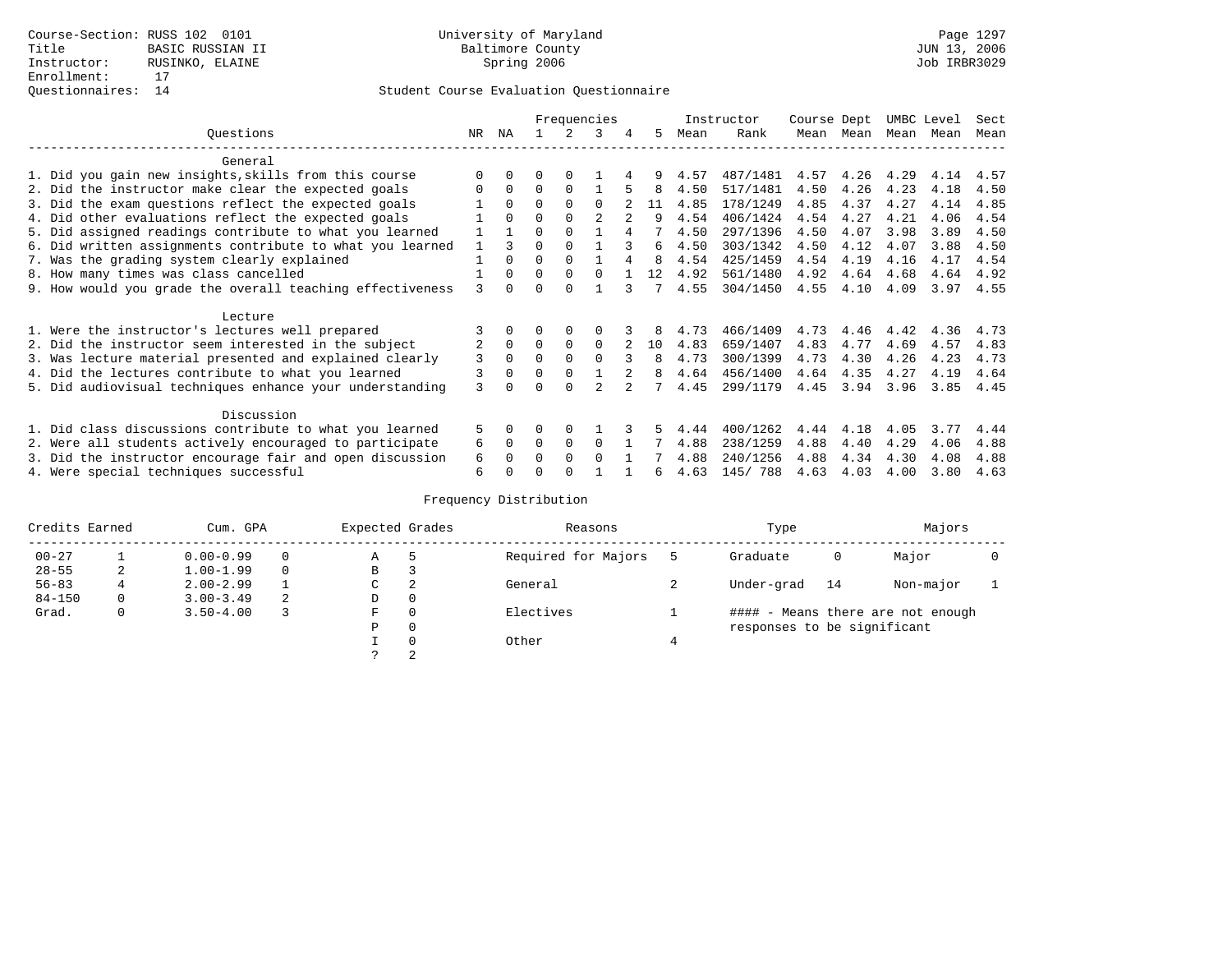|                                                           |          |              |          |              | Frequencies    |   |   |              | Instructor     | Course Dept |      |      | UMBC Level | Sect |
|-----------------------------------------------------------|----------|--------------|----------|--------------|----------------|---|---|--------------|----------------|-------------|------|------|------------|------|
| Ouestions                                                 | NR.      | ΝA           |          |              | 3              |   | 5 | Mean         | Rank           | Mean        | Mean | Mean | Mean       | Mean |
| General                                                   |          |              |          |              |                |   |   |              |                |             |      |      |            |      |
| 1. Did you gain new insights, skills from this course     | $\Omega$ | $\Omega$     | 0        | 0            |                |   |   | 4.20         | 918/1481       | 4.20        | 4.26 | 4.29 | 4.40       | 4.20 |
| 2. Did the instructor make clear the expected goals       | O        | 0            | $\Omega$ | $\mathbf 0$  | 0              |   | 5 | 4.50         | 517/1481       | 4.50        | 4.26 | 4.23 | 4.29       | 4.50 |
| 3. Did the exam questions reflect the expected goals      |          | $\Omega$     | $\Omega$ | $\Omega$     |                |   | 6 | 4.50         | 498/1249       | 4.50        | 4.37 | 4.27 | 4.36       | 4.50 |
| 4. Did other evaluations reflect the expected goals       | 0        |              | 0        | $\Omega$     |                | 4 | 4 | 4.33         | 645/1424       | 4.33        | 4.27 | 4.21 | 4.28       | 4.33 |
| 5. Did assigned readings contribute to what you learned   | 0        | $\Omega$     | U        |              |                | 4 | 4 | 4.10         | 643/1396       | 4.10        | 4.07 | 3.98 | 3.94       | 4.10 |
| 6. Did written assignments contribute to what you learned | 0        | $\mathbf{1}$ | 0        |              |                |   | 4 | 4.11         | 683/1342       | 4.11        | 4.12 | 4.07 | 4.05       | 4.11 |
| 7. Was the grading system clearly explained               | 0        | $\Omega$     | 1        | $\Omega$     | $\Omega$       | 5 | 4 | 4.10         | 909/1459       | 4.10        | 4.19 | 4.16 | 4.17       | 4.10 |
| 8. How many times was class cancelled                     | 0        | $\Omega$     | $\Omega$ | $\mathbf 0$  | $\Omega$       | 6 | 4 | 4.40         | 1114/1480      | 4.40        | 4.64 | 4.68 | 4.68       | 4.40 |
| 9. How would you grade the overall teaching effectiveness | 0        | U            | U        | U            |                |   |   | 4.20         | 692/1450       | 4.20        | 4.10 | 4.09 | 4.15       | 4.20 |
| Lecture                                                   |          |              |          |              |                |   |   |              |                |             |      |      |            |      |
| 1. Were the instructor's lectures well prepared           | O        | $\Omega$     | O        | 0            |                |   | 8 | 4.70         | 514/1409       | 4.70        | 4.46 | 4.42 | 4.47       | 4.70 |
| 2. Did the instructor seem interested in the subject      | 0        | $\Omega$     | $\Omega$ | $\mathbf 0$  | 0              | 2 | 8 | 4.80         | 728/1407       | 4.80        | 4.77 | 4.69 | 4.78       | 4.80 |
| 3. Was lecture material presented and explained clearly   | 0        | $\Omega$     | $\Omega$ | $\Omega$     | $\Omega$       | 5 | 5 | 4.50         | 567/1399       | 4.50        | 4.30 | 4.26 | 4.29       | 4.50 |
| 4. Did the lectures contribute to what you learned        | 1        | $\Omega$     | O        | $\Omega$     | $\Omega$       | 6 |   | 4.33         | 791/1400       | 4.33        | 4.35 | 4.27 | 4.34       | 4.33 |
| 5. Did audiovisual techniques enhance your understanding  | $\Omega$ |              |          | $\cap$       | $\mathfrak{D}$ |   | 0 |              | 3.00 1041/1179 | 3.00        | 3.94 | 3.96 | 4.05       | 3.00 |
| Discussion                                                |          |              |          |              |                |   |   |              |                |             |      |      |            |      |
| 1. Did class discussions contribute to what you learned   | 3        | $\Omega$     |          | $\Omega$     | $\Omega$       |   |   | 3.43         | 1026/1262      | 3.43        | 4.18 | 4.05 | 4.11       | 3.43 |
| 2. Were all students actively encouraged to participate   | 3        | $\Omega$     | 0        | $\mathbf{0}$ | 0              | 2 | 5 | 4.71         | 402/1259       | 4.71        | 4.40 | 4.29 | 4.34       | 4.71 |
| 3. Did the instructor encourage fair and open discussion  | 3        | $\Omega$     | $\Omega$ | $\Omega$     | $\Omega$       | 4 |   | 4.43         | 658/1256       | 4.43        | 4.34 | 4.30 | 4.28       | 4.43 |
| 4. Were special techniques successful                     | 3        |              |          | U            | $\Omega$       |   |   | 4.00         | 394/788        | 4.00        | 4.03 | 4.00 | 3.98       | 4.00 |
| Seminar                                                   |          |              |          |              |                |   |   |              |                |             |      |      |            |      |
| 1. Were assigned topics relevant to the announced theme   | 9        |              | O        | $\Omega$     | $\Omega$       |   | 0 | $4.00$ ****/ | 68             | ****        | 4.66 | 4.49 | 5.00       | **** |

| Credits Earned |          | Cum. GPA      | Expected Grades |   | Reasons      | Type                | Majors                      |    |                                   |  |
|----------------|----------|---------------|-----------------|---|--------------|---------------------|-----------------------------|----|-----------------------------------|--|
| $00 - 27$      |          | $0.00 - 0.99$ | $\Omega$        | Α | 4            | Required for Majors | Graduate                    | 0  | Major                             |  |
| $28 - 55$      |          | $1.00 - 1.99$ | $\Omega$        | B |              |                     |                             |    |                                   |  |
| $56 - 83$      |          | $2.00 - 2.99$ | $\Omega$        | C |              | General             | Under-grad                  | 10 | Non-major                         |  |
| $84 - 150$     | $\Omega$ | $3.00 - 3.49$ |                 | D | $\mathbf{0}$ |                     |                             |    |                                   |  |
| Grad.          | 0        | $3.50 - 4.00$ |                 | F | 0            | Electives           |                             |    | #### - Means there are not enough |  |
|                |          |               |                 | Ρ | 0            |                     | responses to be significant |    |                                   |  |
|                |          |               |                 |   | $\Omega$     | Other               |                             |    |                                   |  |
|                |          |               |                 |   |              |                     |                             |    |                                   |  |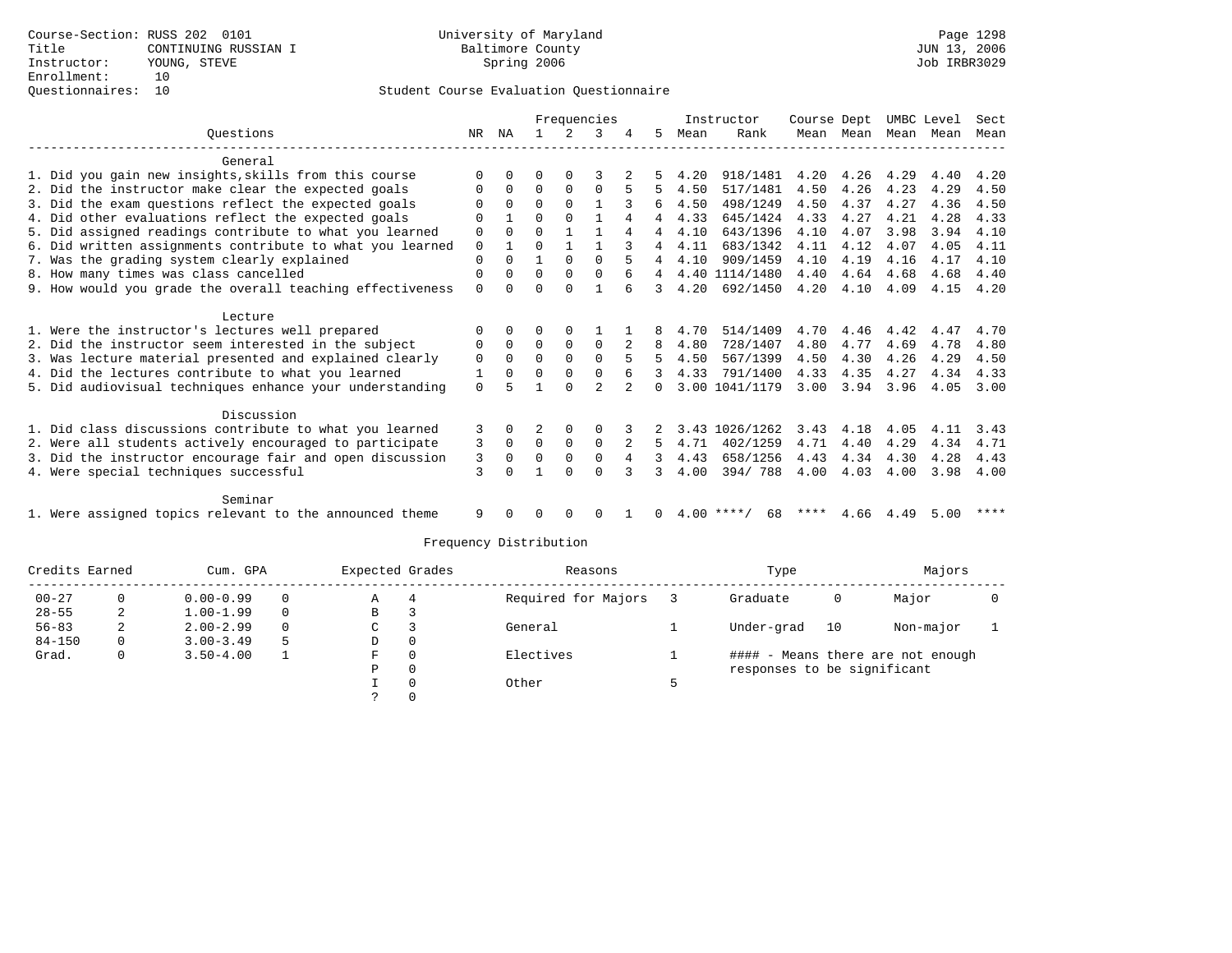|                                                           |              |          |             |                | Frequencies    |          |     |      | Instructor         | Course Dept |                | UMBC Level |      | Sect |
|-----------------------------------------------------------|--------------|----------|-------------|----------------|----------------|----------|-----|------|--------------------|-------------|----------------|------------|------|------|
| Ouestions                                                 | NR           | ΝA       |             | 2              | 3              |          | 5   | Mean | Rank               |             | Mean Mean Mean |            | Mean | Mean |
| General                                                   |              |          |             |                |                |          |     |      |                    |             |                |            |      |      |
| 1. Did you gain new insights, skills from this course     |              |          |             |                |                |          | 20  | 4.79 | 244/1481           | 4.79        | 4.26           | 4.29       | 4.40 | 4.79 |
| 2. Did the instructor make clear the expected goals       | 0            | $\Omega$ | $\mathbf 0$ |                | $\overline{2}$ | 4        | 18  | 4.56 | 446/1481           | 4.56        | 4.26           | 4.23       | 4.29 | 4.56 |
| 3. Did the exam questions reflect the expected goals      | $\Omega$     | $\Omega$ | $\Omega$    | $\overline{2}$ | $\mathbf{1}$   |          | 14  | 4.36 | 655/1249           | 4.36        | 4.37           | 4.27       | 4.36 | 4.36 |
| 4. Did other evaluations reflect the expected goals       |              |          | $\Omega$    | 2              |                |          | 1.5 | 4.42 | 545/1424           | 4.42        | 4.27           | 4.21       | 4.28 | 4.42 |
| 5. Did assigned readings contribute to what you learned   | 1            | $\Omega$ | $\Omega$    |                | 3              |          | 18  | 4.54 | 274/1396           | 4.54        | 4.07           | 3.98       | 3.94 | 4.54 |
| 6. Did written assignments contribute to what you learned | $\mathbf 0$  | $\Omega$ | $\Omega$    | 2              | $\mathbf{1}$   |          | 15  | 4.40 | 405/1342           | 4.40        | 4.12           | 4.07       | 4.05 | 4.40 |
| 7. Was the grading system clearly explained               | $\mathbf 0$  | $\Omega$ | $\Omega$    |                | $\overline{a}$ |          | 13  | 4.36 | 659/1459           | 4.36        | 4.19           | 4.16       | 4.17 | 4.36 |
| 8. How many times was class cancelled                     | $\mathbf 0$  | $\Omega$ | $\Omega$    | $\Omega$       | $\Omega$       | $\Omega$ | 2.5 | 5.00 | 1/1480             | 5.00        | 4.64           | 4.68       | 4.68 | 5.00 |
| 9. How would you grade the overall teaching effectiveness | 4            |          | $\Omega$    | $\Omega$       | $\mathfrak{D}$ |          | 11  | 4.45 | 417/1450           | 4.45        | 4.10           | 4.09       | 4.15 | 4.45 |
| Lecture                                                   |              |          |             |                |                |          |     |      |                    |             |                |            |      |      |
| 1. Were the instructor's lectures well prepared           |              | $\cap$   | $\Omega$    | $\Omega$       |                |          | 19  | 4.75 | 417/1409           | 4.75        | 4.46           | 4.42       | 4.47 | 4.75 |
| 2. Did the instructor seem interested in the subject      | $\Omega$     | $\Omega$ | $\Omega$    | $\Omega$       | $\Omega$       |          | 2.4 | 4.96 | 200/1407           | 4.96        | 4.77           | 4.69       | 4.78 | 4.96 |
| 3. Was lecture material presented and explained clearly   | 0            | $\Omega$ | $\Omega$    |                | $\Omega$       |          | 22  | 4.80 | 212/1399           | 4.80        | 4.30           | 4.26       | 4.29 | 4.80 |
| 4. Did the lectures contribute to what you learned        | 1            | $\Omega$ | $\Omega$    | 2              | $\Omega$       |          | 21  | 4.71 | 374/1400           | 4.71        | 4.35           | 4.27       | 4.34 | 4.71 |
| 5. Did audiovisual techniques enhance your understanding  | $\mathbf{1}$ | $\cap$   | $\Omega$    | $\Omega$       | 1              |          | 21  | 4.83 | 104/1179           | 4.83        | 3.94           | 3.96       | 4.05 | 4.83 |
| Discussion                                                |              |          |             |                |                |          |     |      |                    |             |                |            |      |      |
| 1. Did class discussions contribute to what you learned   | 7            |          |             | 0              |                |          | 12  | 4.44 | 400/1262           | 4.44        | 4.18           | 4.05       | 4.11 | 4.44 |
| 2. Were all students actively encouraged to participate   | 7            | $\Omega$ | $\Omega$    | $\mathbf{0}$   | 3              |          | 13  | 4.56 | 548/1259           | 4.56        | 4.40           | 4.29       | 4.34 | 4.56 |
| 3. Did the instructor encourage fair and open discussion  | 7            | $\Omega$ | $\Omega$    | $\Omega$       | 3              |          | 14  | 4.61 | 506/1256           | 4.61        | 4.34           | 4.30       | 4.28 | 4.61 |
| 4. Were special techniques successful                     | 7            | 4        | $\Omega$    | $\Omega$       | ζ              |          | 5   | 4.14 | 347/788            | 4.14 4.03   |                | 4.00       | 3.98 | 4.14 |
| Seminar                                                   |              |          |             |                |                |          |     |      |                    |             |                |            |      |      |
| 1. Were assigned topics relevant to the announced theme   | 24           | $\Omega$ | ∩           | <sup>0</sup>   | $\Omega$       |          |     |      | $5.00$ ****/<br>68 | ****        | 4.66           | 4.49       | 5.00 | **** |
| 2. Was the instructor available for individual attention  | 24           | $\Omega$ | $\Omega$    | $\Omega$       | $\Omega$       | $\Omega$ |     |      | $5.00$ ****/<br>69 | ****        | 4.26           | 4.53       | 4.83 | **** |
| 3. Did research projects contribute to what you learned   | 24           | $\Omega$ | $\Omega$    | $\Omega$       | $\Omega$       | $\Omega$ |     |      | $5.00$ ****/<br>63 | ****        | 4.24           | 4.44       | 4.00 | **** |
| 4. Did presentations contribute to what you learned       | 24           | $\Omega$ | $\Omega$    | $\Omega$       | $\Omega$       | $\cap$   |     |      | $5.00$ ****/<br>69 | ****        | 4.19           | 4.35       | 4.72 | **** |
| 5. Were criteria for grading made clear                   | 24           |          | ∩           |                | ∩              |          |     |      | $5.00$ ****/<br>68 | ****        | 3.98           | 3.92       | 3.55 | **** |

| Credits Earned |   | Cum. GPA      | Expected Grades |               | Reasons  | Type                |                             | Majors |                                   |  |
|----------------|---|---------------|-----------------|---------------|----------|---------------------|-----------------------------|--------|-----------------------------------|--|
| $00 - 27$      |   | $0.00 - 0.99$ |                 | Α             | q        | Required for Majors | Graduate                    | 0      | Major                             |  |
| $28 - 55$      |   | $1.00 - 1.99$ | 0               | B             | 6        |                     |                             |        |                                   |  |
| $56 - 83$      |   | $2.00 - 2.99$ |                 | C             |          | General             | Under-grad                  | 25     | Non-major                         |  |
| $84 - 150$     | 2 | $3.00 - 3.49$ | 2               | D             |          |                     |                             |        |                                   |  |
| Grad.          | 0 | $3.50 - 4.00$ | 4               | F.            | $\Omega$ | Electives           |                             |        | #### - Means there are not enough |  |
|                |   |               |                 | P             |          |                     | responses to be significant |        |                                   |  |
|                |   |               |                 |               |          | Other               |                             |        |                                   |  |
|                |   |               |                 | $\mathcal{L}$ |          |                     |                             |        |                                   |  |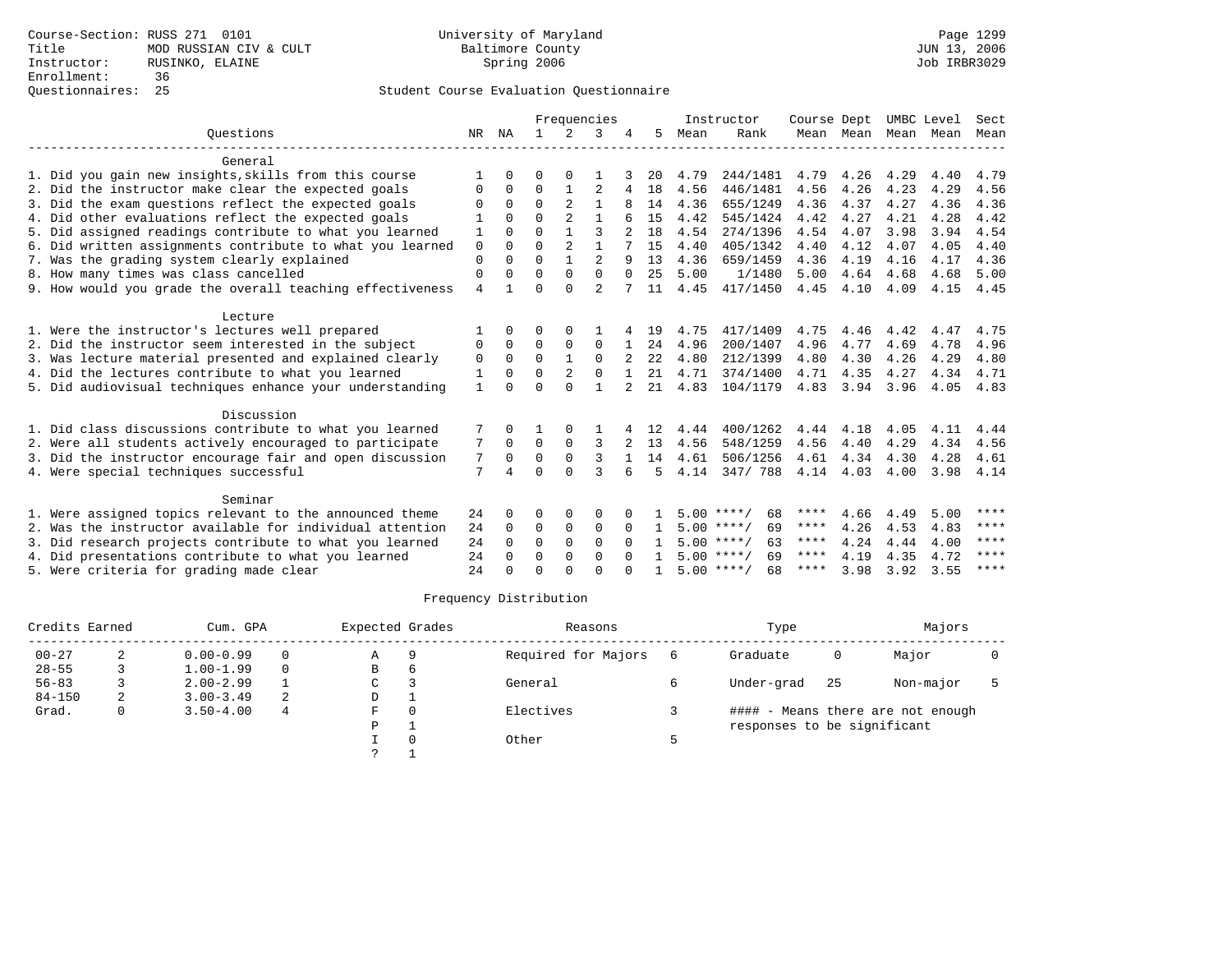|                                                           |                |                |              |                | Frequencies |          |                |      | Instructor         | Course Dept |                | UMBC Level |      | Sect        |
|-----------------------------------------------------------|----------------|----------------|--------------|----------------|-------------|----------|----------------|------|--------------------|-------------|----------------|------------|------|-------------|
| Ouestions                                                 |                | NA             | $\mathbf{1}$ | $\mathfrak{D}$ | 3           |          | 5              | Mean | Rank               |             | Mean Mean Mean |            | Mean | Mean        |
|                                                           |                |                |              |                |             |          |                |      |                    |             |                |            |      |             |
| General                                                   |                |                |              |                |             |          |                |      |                    |             |                |            |      |             |
| 1. Did you gain new insights, skills from this course     | ∩              |                | $\Omega$     | $\Omega$       | 0           | $\Omega$ | 5              | 5.00 | 1/1481             | 5.00        | 4.26           | 4.29       | 4.29 | 5.00        |
| 2. Did the instructor make clear the expected goals       |                | 0              | 0            | $\mathbf 0$    | 0           | $\Omega$ | 5              | 5.00 | 1/1481             | 5.00        | 4.26           | 4.23       | 4.23 | 5.00        |
| 3. Did the exam questions reflect the expected goals      |                | 0              | $\Omega$     | $\Omega$       | 0           |          | 4              | 4.80 | 203/1249           | 4.80        | 4.37           | 4.27       | 4.28 | 4.80        |
| 4. Did other evaluations reflect the expected goals       | $\Omega$       |                | $\Omega$     | $\Omega$       | $\Omega$    |          | 4              | 4.80 | 178/1424           | 4.80        | 4.27           | 4.21       | 4.27 | 4.80        |
| 5. Did assigned readings contribute to what you learned   | $\mathbf 0$    | $\Omega$       | $\Omega$     | $\Omega$       | $\Omega$    | $\Omega$ | 5.             | 5.00 | 1/1396             | 5.00        | 4.07           | 3.98       | 4.00 | 5.00        |
| 6. Did written assignments contribute to what you learned | $\mathbf 0$    | $\Omega$       | $\Omega$     | $\Omega$       | $\Omega$    | $\Omega$ | 5              | 5.00 | 1/1342             | 5.00        | 4.12           | 4.07       | 4.12 | 5.00        |
| 7. Was the grading system clearly explained               | $\Omega$       | $\cap$         | $\Omega$     | $\Omega$       | $\Omega$    | $\Omega$ | 5              | 5.00 | 1/1459             | 5.00        | 4.19           | 4.16       | 4.17 | 5.00        |
| 8. How many times was class cancelled                     | $\Omega$       | $\Omega$       | $\Omega$     | $\Omega$       | $\Omega$    |          | $\overline{4}$ | 4.80 | 839/1480           | 4.80        | 4.64           | 4.68       | 4.65 | 4.80        |
| 9. How would you grade the overall teaching effectiveness | $\mathbf 0$    | $\cap$         | $\cap$       | $\cap$         | $\Omega$    |          | 4              | 4.80 | 139/1450           | 4.80        | 4.10           | 4.09       | 4.10 | 4.80        |
|                                                           |                |                |              |                |             |          |                |      |                    |             |                |            |      |             |
| Lecture                                                   |                |                |              |                |             |          |                |      |                    |             |                |            |      |             |
| 1. Were the instructor's lectures well prepared           | O              | $\Omega$       | ∩            | <sup>0</sup>   | $\Omega$    |          |                | 4.80 | 334/1409           | 4.80        | 4.46           | 4.42       | 4.43 | 4.80        |
| 2. Did the instructor seem interested in the subject      | $\Omega$       | $\Omega$       | $\Omega$     | $\Omega$       | $\Omega$    | $\Omega$ | 5              | 5.00 | 1/1407             | 5.00        | 4.77           | 4.69       | 4.67 | 5.00        |
| 3. Was lecture material presented and explained clearly   | 0              | $\Omega$       | $\Omega$     | $\Omega$       | $\Omega$    |          | 4              | 4.80 | 212/1399           | 4.80        | 4.30           | 4.26       | 4.27 | 4.80        |
| 4. Did the lectures contribute to what you learned        | $\Omega$       | $\Omega$       | $\Omega$     | $\Omega$       | $\Omega$    | $\Omega$ | .5             | 5.00 | 1/1400             | 5.00        | 4.35           | 4.27       | 4.28 | 5.00        |
| 5. Did audiovisual techniques enhance your understanding  | $\mathbf 0$    | 4              | $\Omega$     | $\Omega$       | $\Omega$    | $\Omega$ | $\mathbf{1}$   |      | $5.00$ ****/1179   | $***$ * * * | 3.94           | 3.96       | 4.02 | ****        |
|                                                           |                |                |              |                |             |          |                |      |                    |             |                |            |      |             |
| Discussion                                                |                |                |              |                |             |          |                |      |                    |             |                |            |      |             |
| 1. Did class discussions contribute to what you learned   | 2              | $\Omega$       | ∩            | $\Omega$       | O           | 0        | 3              | 5.00 | 1/1262             | 5.00        | 4.18           | 4.05       | 4.14 | 5.00        |
| 2. Were all students actively encouraged to participate   | 2              | $\Omega$       | 0            | 0              | 0           | 0        | 3              | 5.00 | 1/1259             | 5.00        | 4.40           | 4.29       | 4.34 | 5.00        |
| 3. Did the instructor encourage fair and open discussion  | 2              | $\Omega$       | 0            | 0              | 0           |          | 2              | 4.67 | 457/1256           | 4.67        | 4.34           | 4.30       | 4.34 | 4.67        |
| 4. Were special techniques successful                     | $\overline{2}$ | $\overline{a}$ | $\Omega$     | $\Omega$       | $\Omega$    | $\Omega$ | $\mathbf{1}$   |      | $5.00$ ****/ 788   | ****        | 4.03           | 4.00       | 4.07 | $***$ * * * |
|                                                           |                |                |              |                |             |          |                |      |                    |             |                |            |      |             |
| Field Work                                                |                |                |              |                |             |          |                |      |                    |             |                |            |      |             |
| 1. Did field experience contribute to what you learned    | 4              | $\Omega$       | 0            | 0              |             |          | 0              |      | $3.00$ ****/<br>59 | ****        | 3.92           | 4.30       | 4.48 | ****        |
| 2. Did you clearly understand your evaluation criteria    | 4              | $\Omega$       | 0            | 0              | 0           | $\Omega$ | $\mathbf{1}$   |      | $5.00$ ****/<br>51 | ****        | 4.04           | 4.00       | 4.13 | $***$ * * * |
| 3. Was the instructor available for consultation          | 4              | $\Omega$       | $\mathbf 0$  | $\mathbf 0$    | $\mathbf 0$ |          |                |      | $5.00$ ****/<br>36 | $***$ * * * | 5.00           | 4.60       | 4.33 | $* * * * *$ |
| 4. To what degree could you discuss your evaluations      | 4              | $\Omega$       | $\Omega$     | 0              | 0           | $\Omega$ | $\mathbf{1}$   |      | $5.00$ ****/<br>41 | $***$ * * * | 3.68           | 4.26       | 3.90 | $* * * * *$ |
| 5. Did conferences help you carry out field activities    | 4              | $\Omega$       | $\Omega$     | $\Omega$       | $\Omega$    | $\Omega$ |                |      | $5.00$ ****/<br>31 | $***$ * * * | 3.50           | 4.42       | 4.00 | $***$ * *   |
|                                                           |                |                |              |                |             |          |                |      |                    |             |                |            |      |             |
| Self Paced                                                |                |                |              |                |             |          |                |      |                    |             |                |            |      |             |
| 1. Did self-paced system contribute to what you learned   | 4              | $\Omega$       | $\Omega$     | $\Omega$       |             |          |                |      | $3.00$ ****/<br>55 | ****        | 3.90           | 4.55       | 4.88 | ****        |
| 2. Did study questions make clear the expected goal       | 4              | $\Omega$       | $\Omega$     | $\Omega$       | $\mathbf 0$ | $\Omega$ | $\mathbf{1}$   |      | 31<br>$5.00$ ****/ | $***$ * * * | 4.28           | 4.75       | 4.67 | $***$ * * * |
| 3. Were your contacts with the instructor helpful         | $\overline{4}$ |                | $\Omega$     | $\Omega$       | $\Omega$    |          | $\mathbf{1}$   |      | $5.00$ ****/<br>51 | ****        | 4.42           | 4.65       | 4.88 | ****        |

| Credits Earned |   | Cum. GPA      | Expected Grades | Reasons | Type                | Majors                      |   |                                   |  |
|----------------|---|---------------|-----------------|---------|---------------------|-----------------------------|---|-----------------------------------|--|
| $00 - 27$      |   | $0.00 - 0.99$ | $\Omega$        | Α       | Required for Majors | Graduate                    | 0 | Major                             |  |
| $28 - 55$      |   | $1.00 - 1.99$ | $\Omega$        | В       |                     |                             |   |                                   |  |
| $56 - 83$      |   | $2.00 - 2.99$ |                 | C       | General             | Under-grad                  | 5 | Non-major                         |  |
| $84 - 150$     | 2 | $3.00 - 3.49$ | 2               | D       |                     |                             |   |                                   |  |
| Grad.          | 0 | $3.50 - 4.00$ |                 | F       | Electives           |                             |   | #### - Means there are not enough |  |
|                |   |               |                 | P       |                     | responses to be significant |   |                                   |  |
|                |   |               |                 |         | Other               |                             |   |                                   |  |
|                |   |               |                 |         |                     |                             |   |                                   |  |